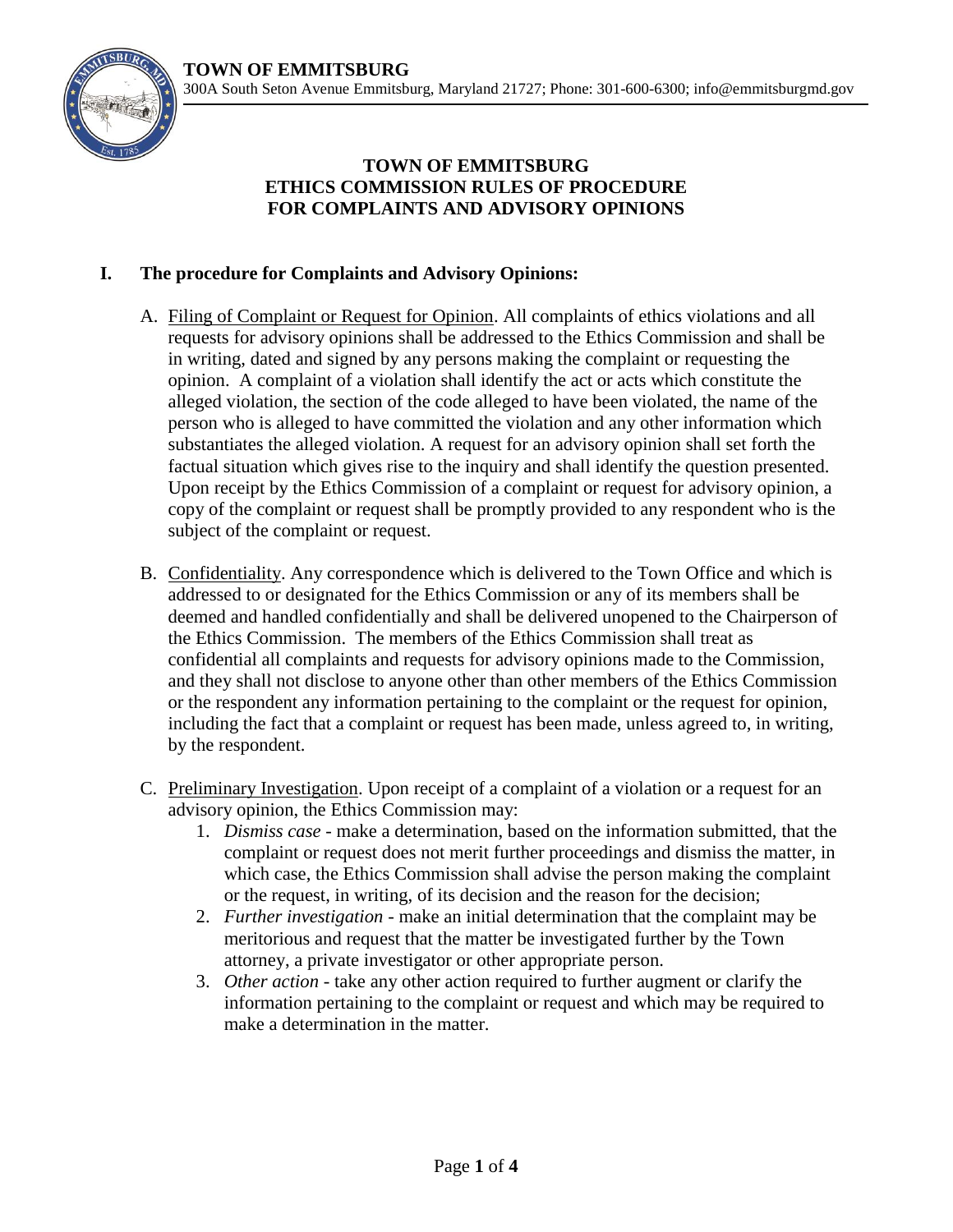- D. Probable Cause Investigation. The person or persons charged with undertaking the investigation of the complaint may conduct the investigation by reviewing documents or other material and interviewing witnesses, including the person submitting the complaint and the person who is the subject of the complaint. The respondent may submit to the Commission any information deemed relevant to the complaint, including proposed action which may be taken to cure the alleged violation. The respondent may be present when the Ethics Commission meets to review that information. At the conclusion of the investigation, the investigator shall report to the Ethics Commission, and the Commission, by majority vote, shall make a determination as to whether there is probable cause that a violation has occurred.
- E. Conciliation Efforts. If the Commission finds that there is probable cause that a violation has occurred, the Commission may, but shall not be required to, attempt to resolve any complaint informally through conciliation efforts between the complainant and the respondent. In the event that such efforts are unsuccessful, then the Ethics Commission may schedule the matter for an adjudicatory hearing.
- F. Adjudicatory Hearing. If the Ethics Commission finds probable cause that a violation occurred, it may conduct an adjudicatory hearing. If the Ethics Commission finds probable cause that a violation occurred, and the respondent requests an adjudicatory hearing, it shall conduct an adjudicatory hearing. An adjudicatory hearing shall not be required in response to or to address a request for an advisory opinion or if the Ethics Commission finds that there is no probable cause that a violation occurred or if the complaint was dismissed in the course of the investigation.
	- 1. If the Commission conducts an adjudicatory hearing:
		- a) The Commission shall provide a copy of the written complaint to the respondent which shall include the identity of the complainant and shall provide the respondent with a copy of those portions of approved minutes of the Ethics Commission relating to the complaint;
		- b) The Commission may issue summonses and subpoenas to compel attendance at a hearing, may require any person to produce records or other documents at a hearing, and may administer oaths or affirmations to witnesses.
	- 2. A hearing is closed to the public. The parties to the hearing are the respondent and the Town. The prosecuting attorney may be the Town=s attorney, special counsel, or the investigator. Each party may be represented by counsel.
	- 3. Each party may present testimonial and documentary evidence, may crossexamine witnesses, and may present opening statements and closing arguments. The rules of evidence used in judicial proceedings are not applicable in the hearing. The Commission may admit and give appropriate weight to evidence, including hearsay, if that evidence possesses probative value commonly accepted by reasonable and prudent persons. The Commission may apply additional rules of procedure to govern the adjudicatory hearing. The burden of proof shall be upon the Town to show that the alleged violation occurred, and the standard of proof shall be by the standard of clear and convincing evidence.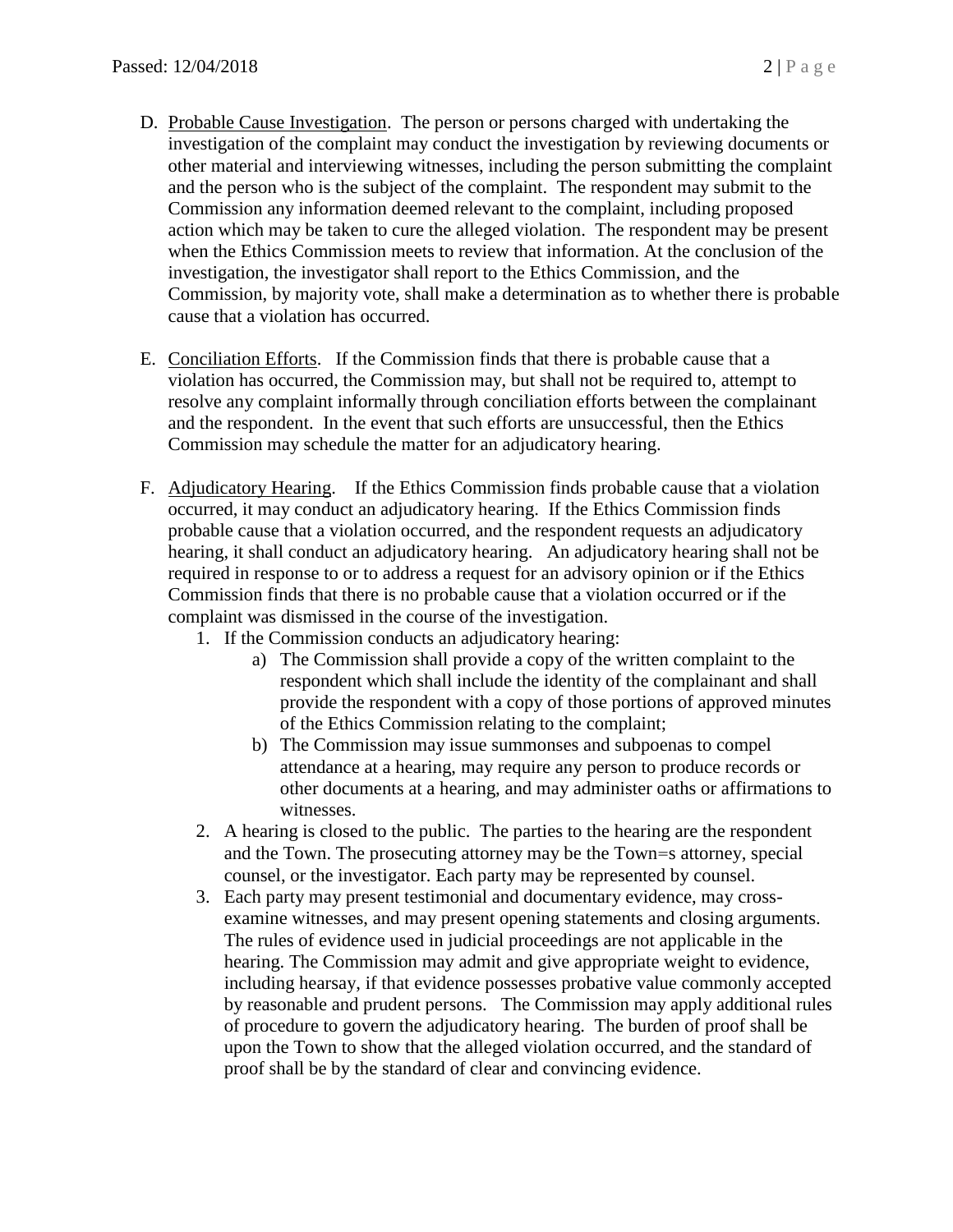- 1. At the conclusion of the presentation of evidence and argument, the Commission may take the matter under advisement or may issue its decision immediately. The decision of the Commission shall be in writing and shall include findings of fact and conclusions of law based on the evidentiary record made at a hearing. The Ethics Commission shall provide a copy of its final written decision to the complainant, to the respondent, and to the Mayor and Board of Commissioners. The written decision shall be a public document.
- 2. If the Commission finds that there has been no violation as alleged or that the violation has not been shown by clear and convincing evidence to have occurred, the Commission shall dismiss the complaint.
- G. Sanctions. Upon a finding or determination that there has been a violation as alleged in the complaint, then the Ethics Commission may:
	- 1. issue an order of compliance directing the respondent to cease and desist from the violation;
	- 2. recommend to the Mayor and Board of Commissioners that it seek enforcement of the cease and desist order in the Circuit Court for Frederick County through injunctive or other appropriate relief, which the Mayor and Board of Commissioners are hereby authorized to do;
	- 3. recommend to the Mayor and Board of Commissioners, or other appropriate authority, appropriate disciplinary action of the respondent including suspension of salary, censure, or removal from employment; and/or refer the matter to the appropriate law enforcement authorities.